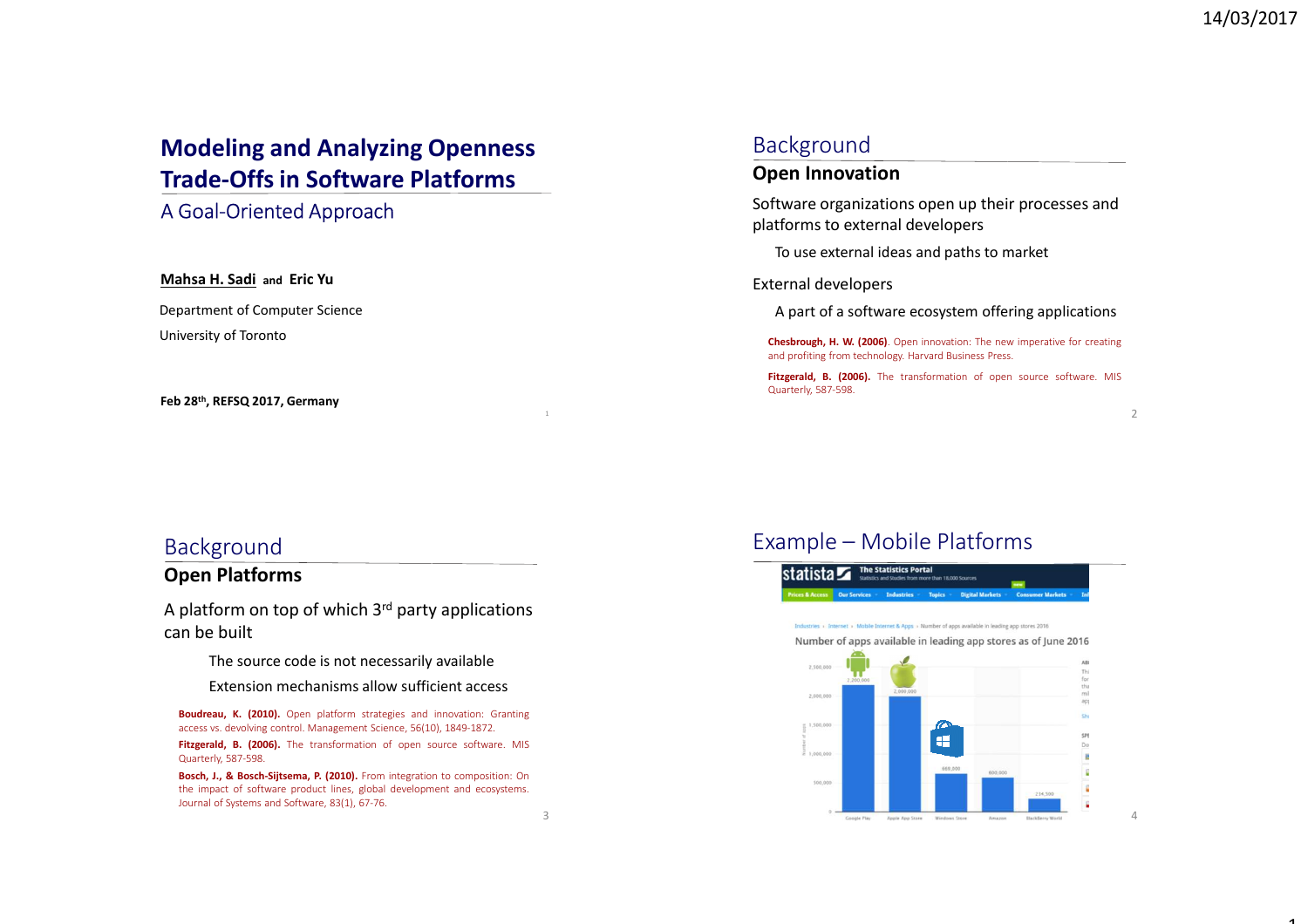## Other Examples of Open Platforms



## Problem Statement

Opening up platforms is a non-trivial problem

Openness requirements are in competition with security, performance, controllability

e.g. Distributing features versus maintainability

**Boudreau, K. (2010).** Open platform strategies and innovation: Granting access vs. devolving control. Management Science, 56(10), 1849-1872.

**Ghazawneh, A., & Henfridsson, O. (2013).** Balancing platform control and external contribution in third-party development: the boundary resources model. Information Systems Journal, 23(2), 173-192.

**West, J. (2003).** How open is open enough?: Melding proprietary and open source plat-form strategies. Research policy, 32(7), 1259-1285.

6

## Research Objective

To help identify suitable design strategies for opening up a software platform

7

## Contributions of this Study

- 1. Requirements and Concerns in Open Software Platforms
- 2. Modeling and Analysis of Requirements in Open Software Platforms

ำ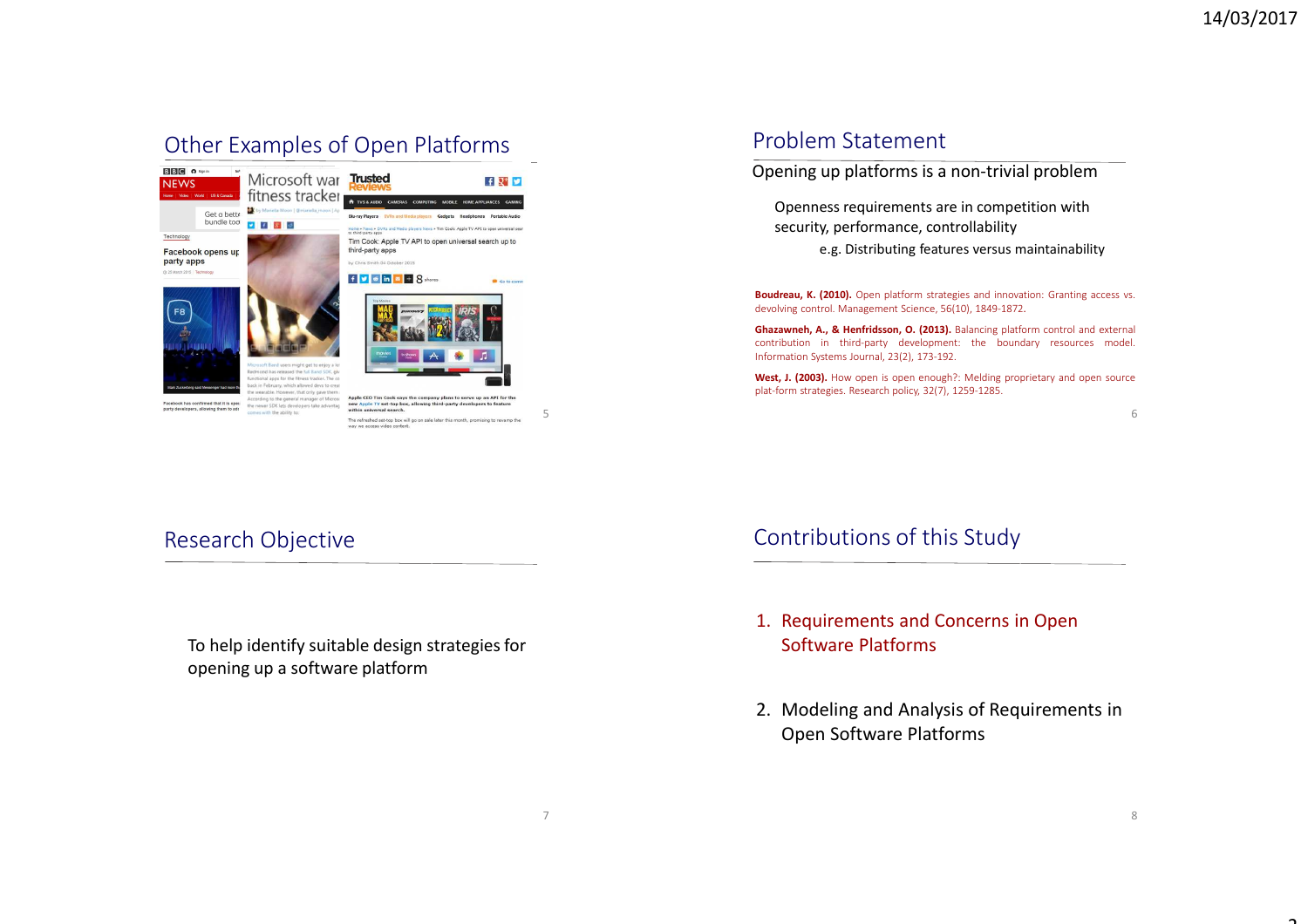## Requirements and Concerns in Open Software Platforms



## Openness Requirements

The specific concerns and quality requirements that openness introduces on platform designs

10

### Openness Requirements

#### **Business-level openness requirements**

The motivations for opening up the platform Non-technical, related to the social, business, andorganizational environment of the platform

### **System-level openness requirements**

Technical, related to the quality of software design

# Business-Level Openness Requirements – Example

### **Customer-Related Objectives**

#### Stickiness of the Platform

 Growing the network size of complementary applications hardens switching to a different platform

Popp, K. M. (2010). Goals of Software Vendors for Partner Ecosystems-A Practitioner´ s View. In Software Business (181-186). Springer Berlin Heidelberg.

**Bosch, J. (2012)**. Software ecosystems: Taking software development beyond the boundaries of the organization. Journal of Systems and Software, 85(7), 1453-1454.

9

ጎ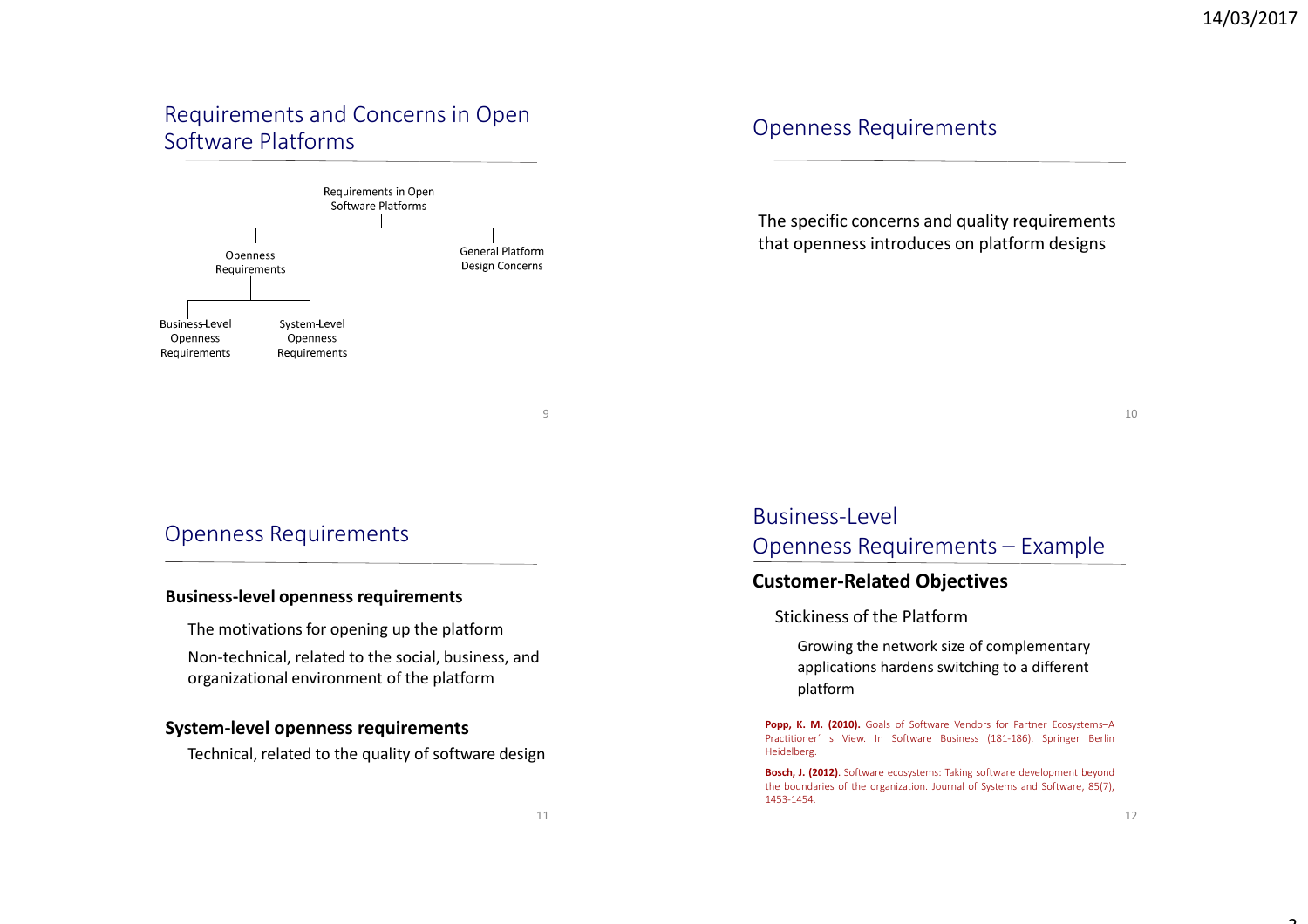### System-Level

Openness Requirements – Example

### **Extensibility**

The ease of adding a new application to a platformCan be further refined into:

Composability, Deployability, Stability, Configurability

**Bosch, J., & Bosch-Sijtsema, P. (2010).** From integration to composition: On the impact of software product lines, global development and ecosystems. Journal of Systems and Software, 83(1), 67-76.

**Bosch, J. (2010)**. Architecture challenges for software ecosystems. In Proceedings of the Fourth European Conference on Software Architecture: Companion Volume (pp. 93-95).

13

15

## General Concerns in Designing Software Platforms

The requirements possibly violated or at risk in open platforms

14

# General Concerns in Designing Software Platforms – Example

### **Security**

Possible defective or malicious code in external applications may disable the overall system

The integrity of platform services and data

The confidentiality and privacy of the end-users' data

Correct operation of features developed by multiple parties

**Scacchi, W., & Alspaugh, T. A. (2013).** Processes in securing open architecture soft-ware systems. In Proceedings of International Conference on Software and System Pro-cess.

**Knauss, E., Yussuf, A., Blincoe, K., Damian, D., & Knauss, A. (2016)**. Continuous clarification and emergent requirements flows in opencommercial software ecosystems. Requirements Engineering, 1-21

## Summary of the First Part

Two Characteristics of the Identified Requirements

Non-Functional, related to:

- Quality requirements (e.g. Accessibility, Extensibility)
- Business objectives (e.g. Stickiness, Ecosystem gravity)

Interacting with each other:

- Competition
- Synergy

 $\overline{a}$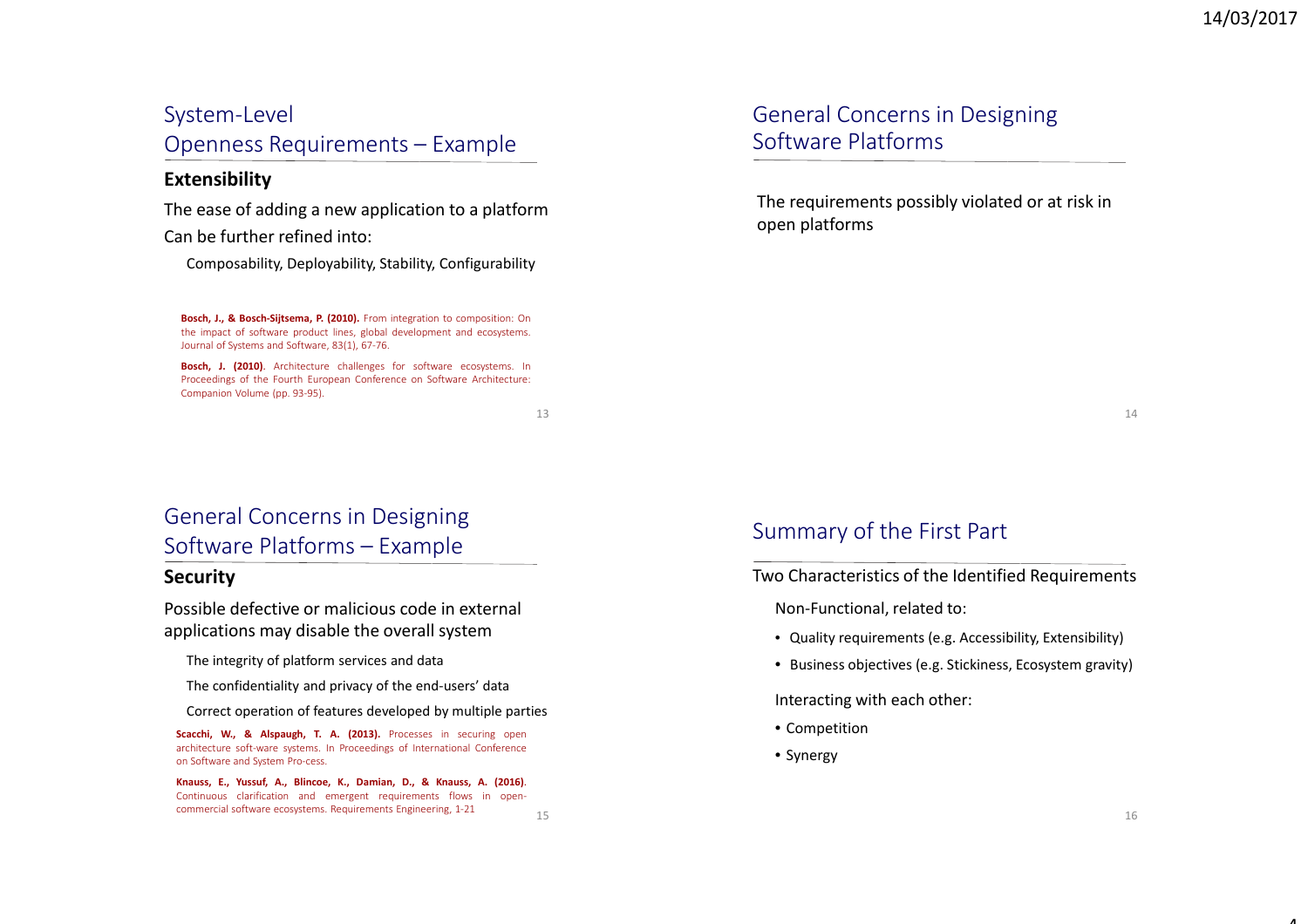## Contributions of this Study

- 1. Requirements and Concerns in Open Software Platforms
- 2. Modeling and Analysis of Requirements in Open Software Platforms

17

19

### The Proposed Approach

#### Non-Functional Requirements Analysis Method

**Chung, L., Nixon, B. A., Yu, E., & Mylopoulos, J. (2012).** Non-functional requirements in software engineering (Vol. 5). Springer Science & Business Media.

18

## The Case Under Study - <sup>1</sup>

### **AUTOSAR Platform**

An Operating System for automotive platforms

**Functionalities**: Controlling the electronic units of a vehicle

(e.g. the speed, the brakes, the windows)

Opened up to a variety of 3rd party applications

(Certified, uncertified)

**Eklund, U., & Bosch, J. (2014).** Architecture for embedded open software ecosystems. Journal of Systems and Software, 92, 128-142.

### The Case Under Study - <sup>2</sup>

### **The Specific feature under study**

The design of Data Provision Service

- How platform communicates data with 3<sup>rd</sup> party apps
- How 3<sup>rd</sup> party applications communicate data with each other

**Objective:** Revisit the Design of Data Provision Service

г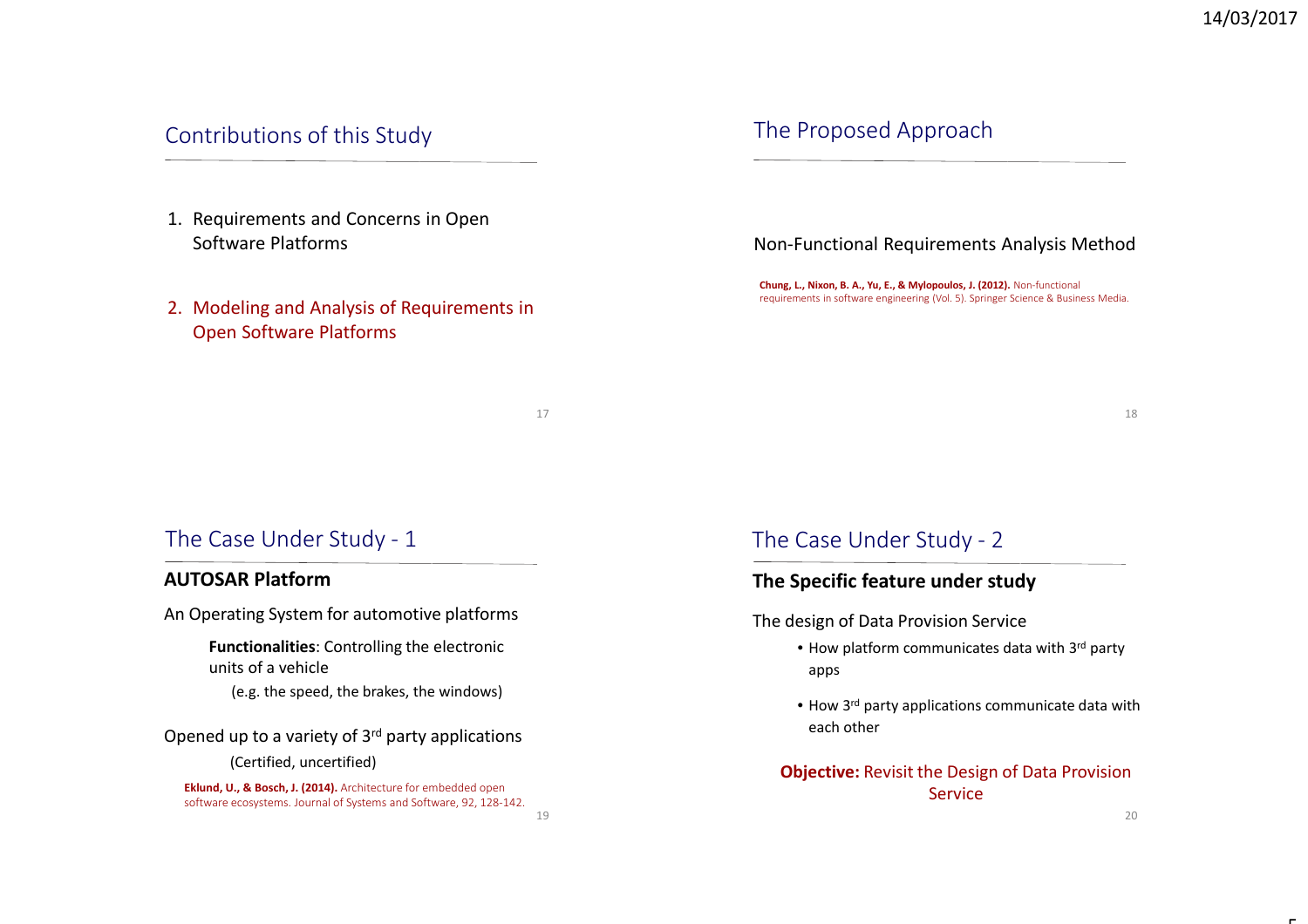# Step 1: Identifying and Prioritizing Requirements - <sup>1</sup>

## **Domain-Specific Design Requirements**

Dependability: Many embedded domains have stringent dependability requirements. These domains are probably not the first adopters of an ecosystem-based approach to software development. However, if that was the case the embedded platform would satisfy; real-time requirements for the execution of individual applications, integrity requirements, high availability, and mechanisms to eliminate undesired feature interaction if several applications interact with the same actuators.

**Eklund, U., & Bosch, J. (2014).** Architecture for embedded open software ecosystems. Journal of Systems and Software, 92, 128-142.

21

## Step 1: Identifying and Prioritizing Requirements - <sup>3</sup>



# Step 1: Identifying and Prioritizing Requirements - <sup>2</sup>

### **Domain-Specific Design Requirements**

### **Dependability**

**Performance | High**Response Time **Security [Platform]|High**IntegrityAvailability

Access-Time

22

# Step 1: Identifying and Prioritizing Requirements - <sup>6</sup>



6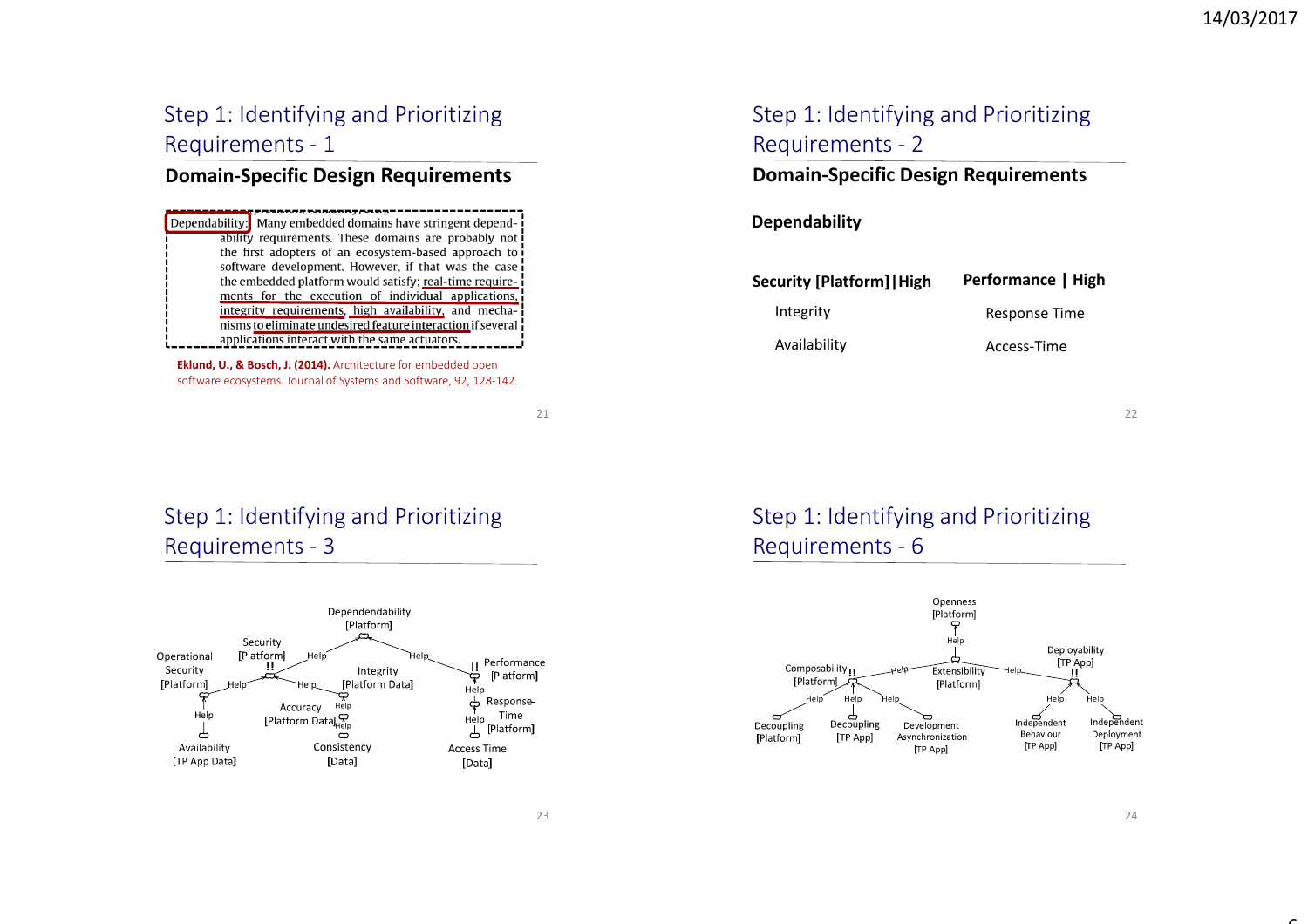# Step 2: Identifying the Design Objective and Alternative Design Options

**Design Objective:** To provide data service to 3rd Party applications

: 5.4.2. Pattern: Data and service provisio All data is stored and exchanged through the platform (but most **data is isolated to a single application**) through an API. There are no other mechanisms provided for information exchange between applications besides through the platform. Data and provided services from hardware abstractions are accessed through the API by either an explicit get/set and/or subscribe, both at run-time, i.e. data is pulled by those applications needing it and not pushed to them. There is also an API to determine the available data set at run-time on a particular embedded device.

The platform offers a predictable arbitration mechanism when several applications want to access the same actuator and use a particular service. The arbitration is implemented by the hard-

software ecosystems. Journal of Systems and Software, 92, 128-142. 25 **Eklund, U., & Bosch, J. (2014).** Architecture for embedded open

# Step 2: Identifying Alternative Design **Options**

### **Alternative Design 1:** Centralized Data Provision



26

# Step 3: Evaluating design options against the design requirements

**Design Requirement:** Response Time [Platform]: Access Time [Data]

#### **Evaluation: (-)**

All data operation requests should pass through a central gateway and a queue controlled by the platform. **Centralized Data Provision**





## Analyzing the Fulfillment of Design Requirements in Centralized Data Provision



28

7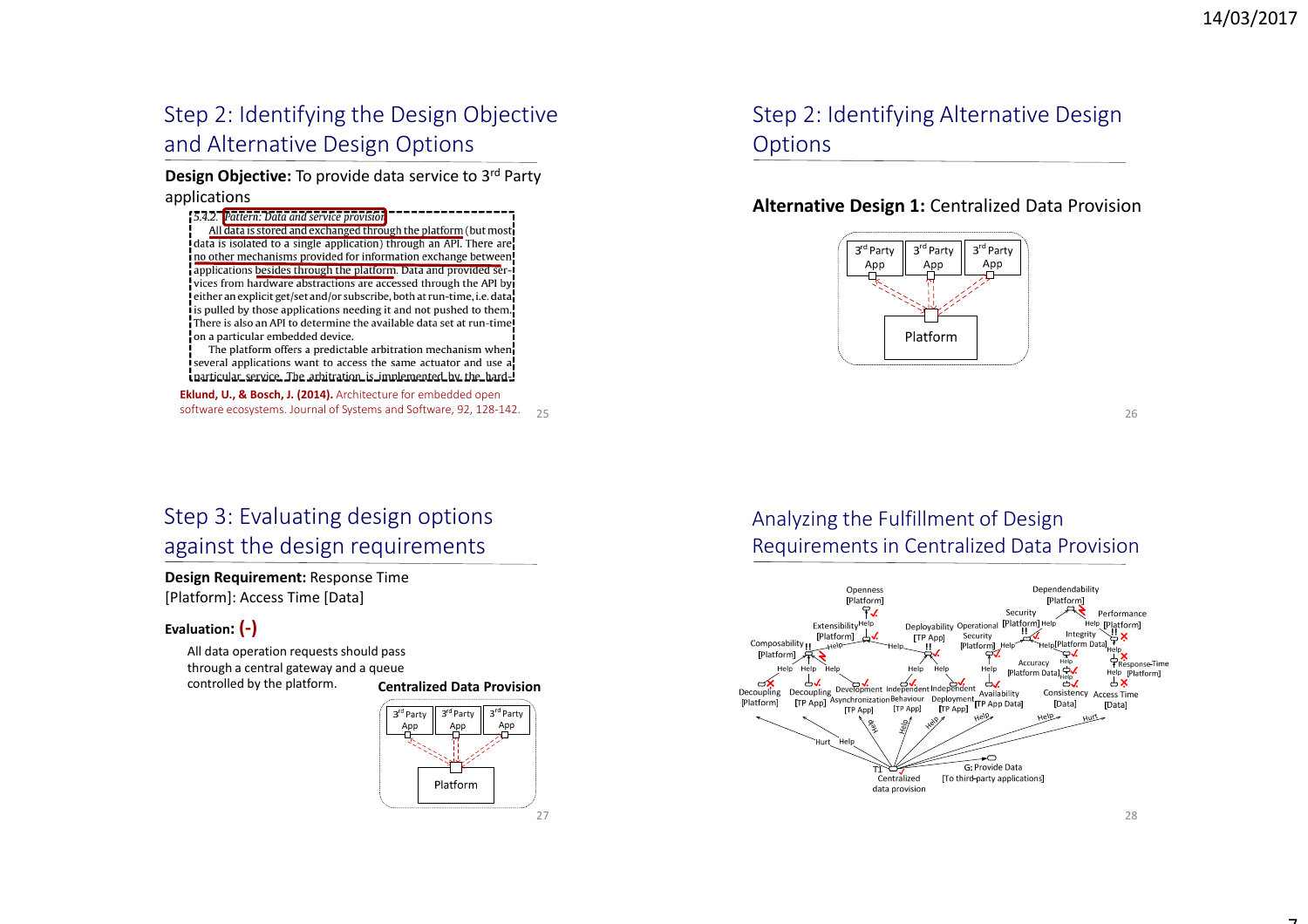## Analysis of Centralized Data Provision



# Step 2: Identifying the Alternative Design Options

**Design Objective:** To provide data service to 3rd Party applications





### **Discussion**

**Performance:** Crucial for real-time Operations of the platform

**Composability and Deployability:** Crucial for accommodating 3<sup>rd</sup> party applications overtime

### A combination of centralized and semi-centralized data provision can be used.

 $\sim$